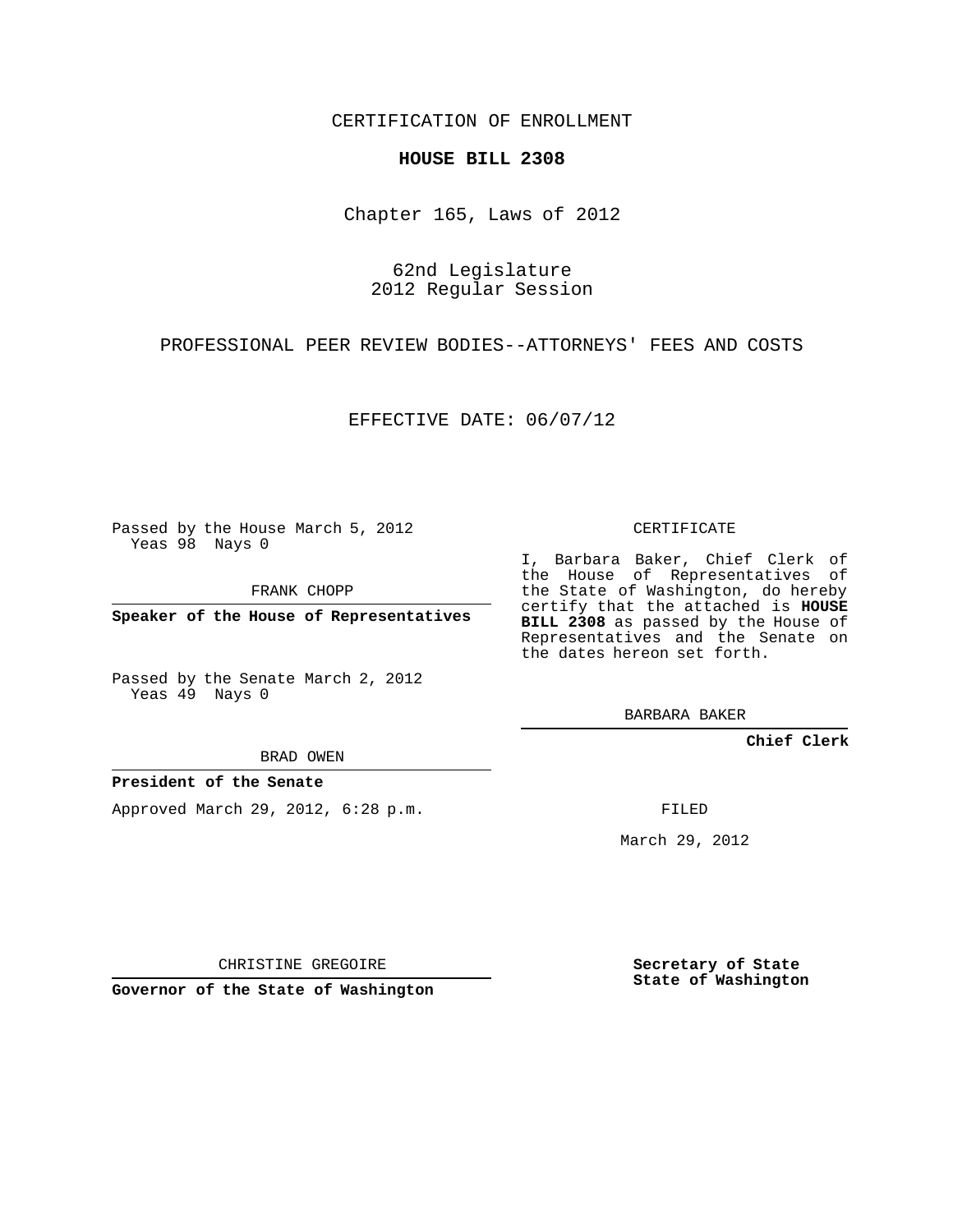# **HOUSE BILL 2308** \_\_\_\_\_\_\_\_\_\_\_\_\_\_\_\_\_\_\_\_\_\_\_\_\_\_\_\_\_\_\_\_\_\_\_\_\_\_\_\_\_\_\_\_\_

\_\_\_\_\_\_\_\_\_\_\_\_\_\_\_\_\_\_\_\_\_\_\_\_\_\_\_\_\_\_\_\_\_\_\_\_\_\_\_\_\_\_\_\_\_

#### AS AMENDED BY THE SENATE

Passed Legislature - 2012 Regular Session

# **State of Washington 62nd Legislature 2012 Regular Session**

**By** Representatives Rodne and Pedersen

Read first time 01/11/12. Referred to Committee on Judiciary.

 1 AN ACT Relating to awarding of costs, including attorneys' fees, in 2 actions challenging actions taken by professional peer review bodies; 3 amending RCW 7.71.030; and adding a new section to chapter 7.71 RCW.

4 BE IT ENACTED BY THE LEGISLATURE OF THE STATE OF WASHINGTON:

 5 **Sec. 1.** RCW 7.71.030 and 1987 c 269 s 3 are each amended to read 6 as follows:

 (1) This section shall provide the exclusive remedy for any action taken by a professional peer review body of health care providers as defined in RCW 7.70.020, that is found to be based on matters not related to the competence or professional conduct of a health care provider.

 (2) Actions shall be limited to appropriate injunctive relief, and damages shall be allowed only for lost earnings directly attributable 14 to the action taken by the professional peer review body, incurred between the date of such action and the date the action is functionally reversed by the professional peer review body.

17 (3) Reasonable attorneys' fees and costs ((<del>as approved by the</del> 18 court)) shall be awarded ((to-the-prevailing-party,-if-any,-as 19 determined)) if approved by the court under section 2 of this act.